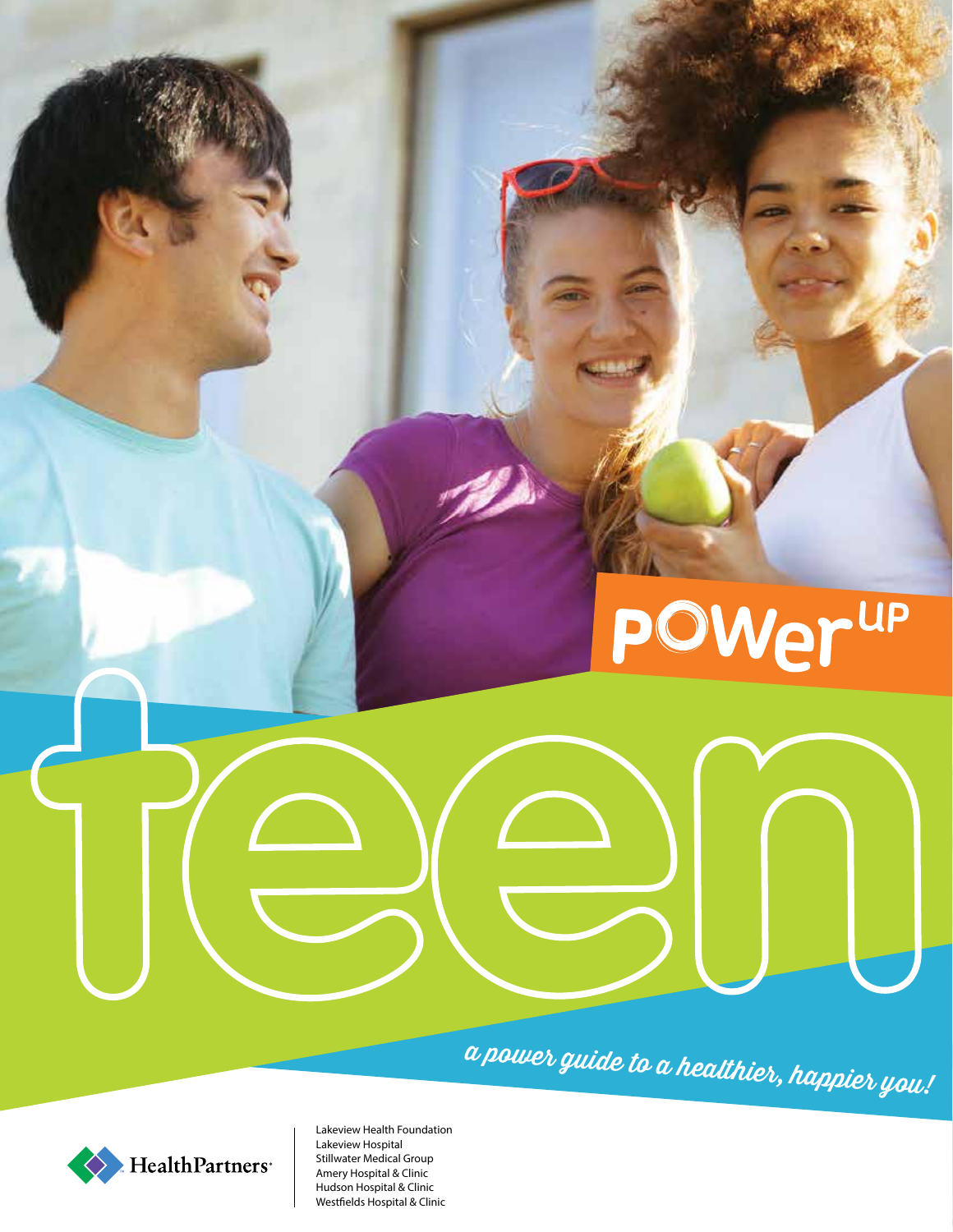# power<sup>up (</sup> SNS

As a teen you have a lot on your plate…school, activities, family, friends, work and more! You can PowerUp your body and brain by eating better and being active. When you PowerUp you can:

- Perform better in school and sports
- Have great skin and hair
- Increase your energy and focus
- Have a happy, healthy mind and body

Read on to get the scoop on what teens need to PowerUp !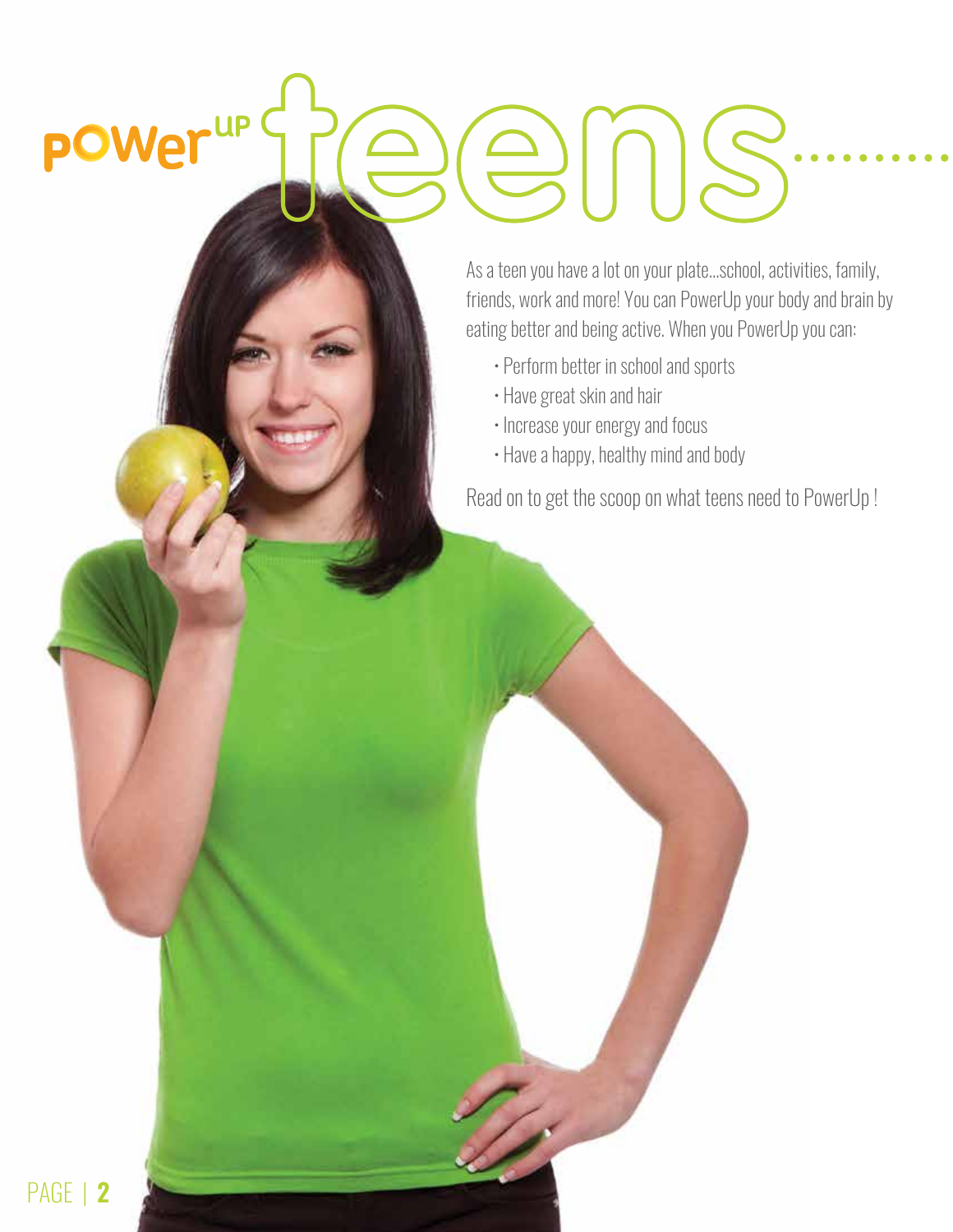

**Fruits** and **Veggies** boost your energy and help defend and protect you from getting sick.

Try filling your plate with **4 colors or more**!



**PowerUp** with **3 meals a day**, plus 2 to 3 snacks! What you eat lays the foundation for your day.

Keep screen time to **2 HOURS** (or less) a day.





Be physically active **1 hour** or more every day.

**Zero Sugary Drinks**. Grab water instead. Teens need **8-11 cups** a day. The more active you are the more you need.

**SLASH THE** 

**SUGAR!**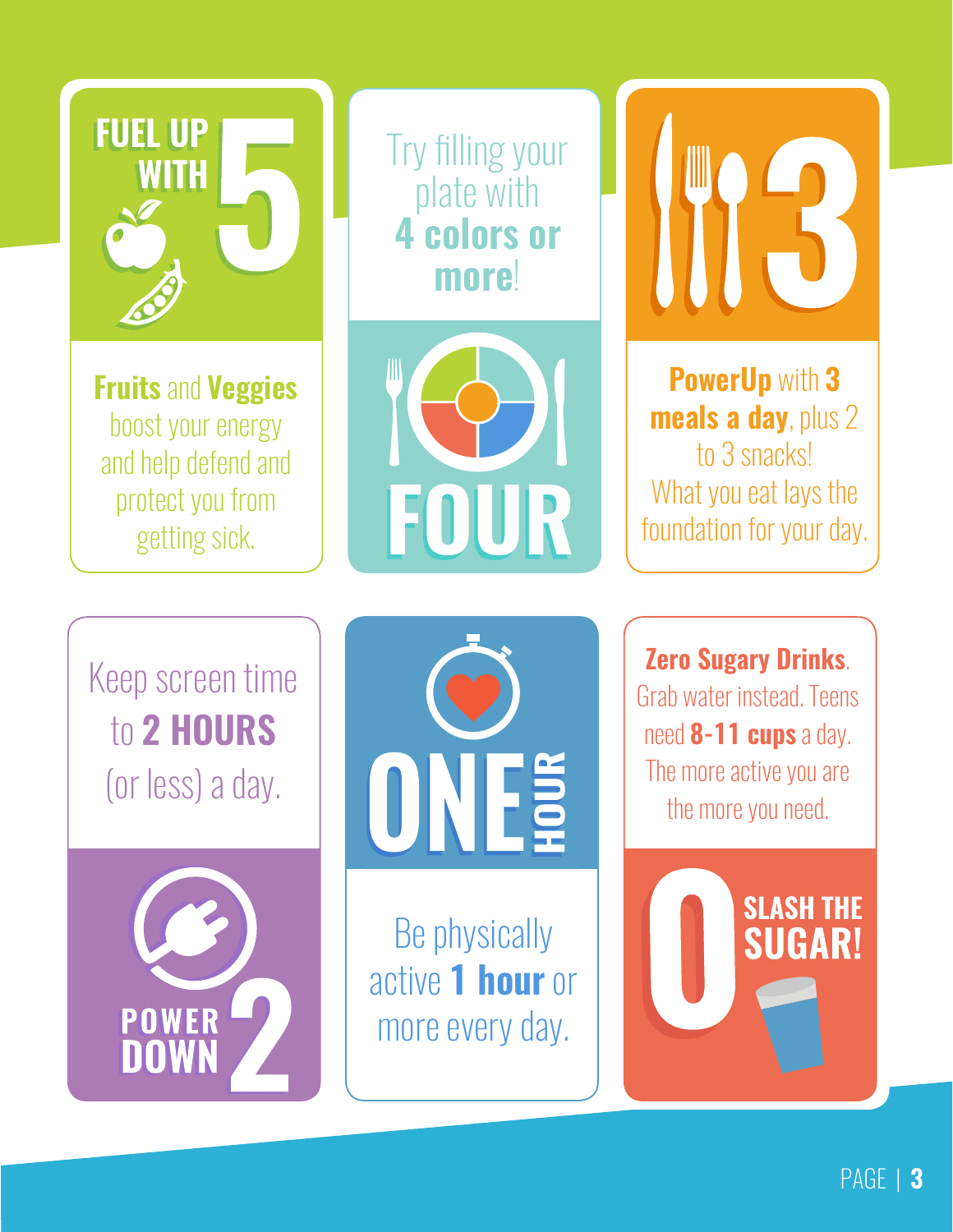# I power teen I break iff dowm

**Did you know** getting a combination of foods from all the food groups everyday gives you the energy you need to perform at your best?

# FRUITS + VEGGIES

*Try for 5 a day* 

**WHY 5?** Fruits and veggies boost your energy, your mood and help defend and protect the health of your body! They power you with carbohydrates, fiber, and lots of other important things like, Vitamin A, C and E.

**FRUIT**

Eat 2 cups or more (about 2-3 pieces)

#### **VEGETABLES**

Eat 3 cups or more

*What counts?*  All fresh, frozen, canned, dried, crunch-dried fruits and veggies

*What about 100% juice?*  A little is okay, but keep it to 4 ounces or less a day

# MEAT+BEANS

*(OR "PROTEIN") Try for 6 ounces a day*

**WHY?** These foods give your body high quality protein to help maintain and repair muscle. Plus, these foods give you iron, zinc, phosphorus, potassium, magnesium and many of the B vitamins, which are important for teens.

#### *What counts as an ounce?*

- 1 ounce of meat, chicken, turkey, pork, fish (3 ounces is the size of a deck of cards)
- ½ cup of beans
- 1 egg
- 1½ ounces of nuts/seeds (about a handful) OR 2 tablespoons of nut butter

**TIP:** Milk, yogurt and cheese are also good sources of protein

# GRAINS

*Try for 6 (ounces) or more a day*

**WHY?** They have carbohydrates, which gives your body and brain the energy it needs to be active and think better. They also have fiber, B vitamins, iron and magnesium.

**GO FOR WHOLE GRAINS!** What counts as an ounce?

1 slice of whole-wheat bread or ½ cup of pasta, whole grain cereals, oatmeal, brown rice, wild rice or quinoa



# **MILK**

*Go for 3 cups a day*

**WHY?** Milk, along with cheese and yogurt have protein, calcium, potassium,

magnesium, and are often fortified with Vitamin D, which are important for strong bones and teeth.

#### *What counts as a cup?*

- 1 cup of milk or yogurt = 300-400 mg calcium
- 1 ounce of cheese = 100-200 mg calcium

# WHAT ABOUT THE FAT?

Choose healthy fats! Fat plays an important role in your diet. You need some everyday for energy and it helps the body use fat soluble vitamins, like Vitamin D, E and K. These fats and oils come from sources like olive and canola oil, olives, nuts, seeds and avocados.

# PAGE | **4**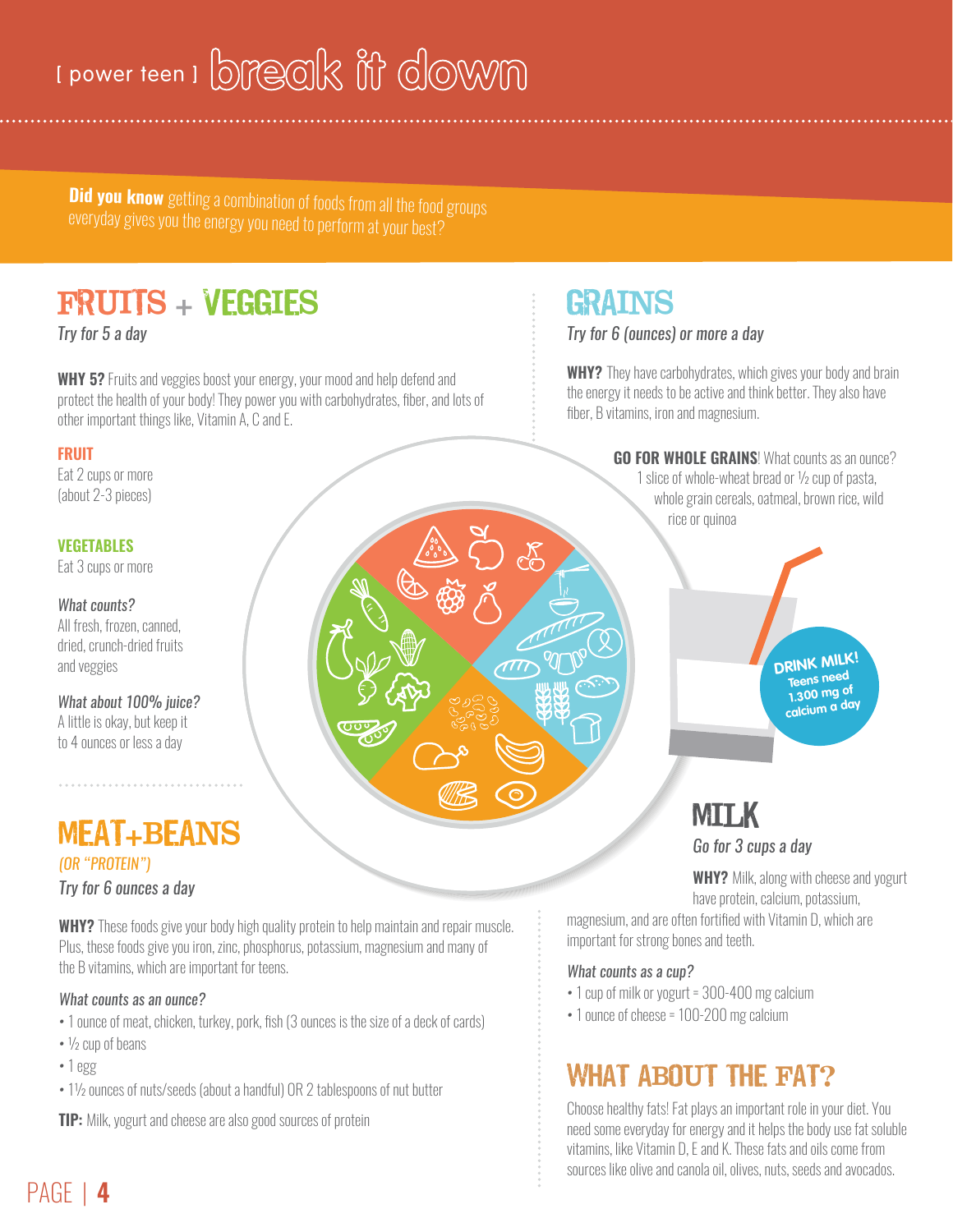# GAME PLAN!

## **DAILY GAME PLAN**

## **START your day with Breakfast**

Breakfast boosts your energy for the day. Eat breakfast everyday to help you think better, focus and perform at your best.



## **WHAT makes a meal?**

#### **BREAKFAST:**

Choose at least 3 of the 5 food groups (be sure to include a fruit/ veggie, plus a protein)

## **LUNCH & DINNER:**

Choose something from 4 to 5 of the food groups

## **SNACKS:**

Choose at least 2 of the 5 food groups (include a fruit/veggie and a protein and/or a whole grain)

## **TIMING of Meals:**

Try to eat about every 3-4 hours





Power up with snacks *"Teens do best when they eat about every 3-4* 

**— Susan Crowell, MS, RD, CDE, Dietitian** 

**Did you know that sharing meals together with others is one of the best ways to stay connected and PowerUp?**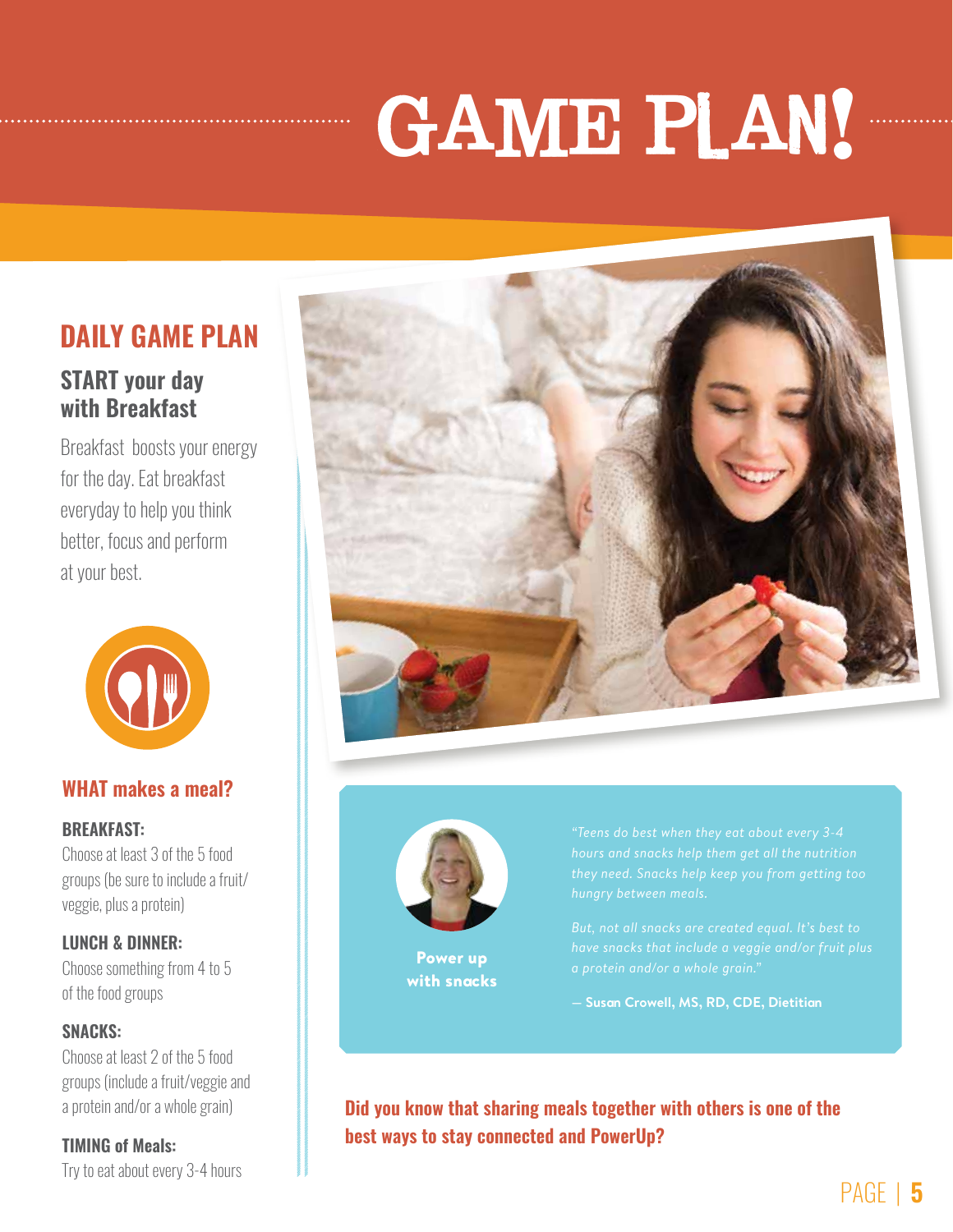# I power teen I USO + COWM





*"Sugary drinks contain nothing but sugar, calories* 

*are bad for your health and can wreck your teeth.* 

*I recommend teens drink water and milk and skip the sugary drinks."*

**— Brian Cress, MD**

PAGE | **6**

## **Water powers you up!**

**Over half our body** is made up of water. We lose water every day by being active, sweating, digesting food and just sitting around. So, it only makes sense water is the best choice to fill up and hydrate throughout the day.

Water is the best choice anytime, but you can also PowerUp with milk and other drinks with NO added sugar, artificial sweeteners or caffeine, like smoothies (made with real fruits and veggies), fruit-infused waters, etc.

## **Sugary drinks power you down.**

They crash your blood sugar – zapping your energy and focus. Plus, they offer zero nutrition for a teen's growing body and brain.

## **What is a sugary drink?**

Any drink that has added sugar or sweeteners like cane sugar/syrup or high fructose corn syrup, including:

- Soda
- Sports drinks
- Energy drinks
- Fruit drinks (lemonade, fruit punch)
- Flavored waters
- Sweet teas
- Coffee drinks with added sugar

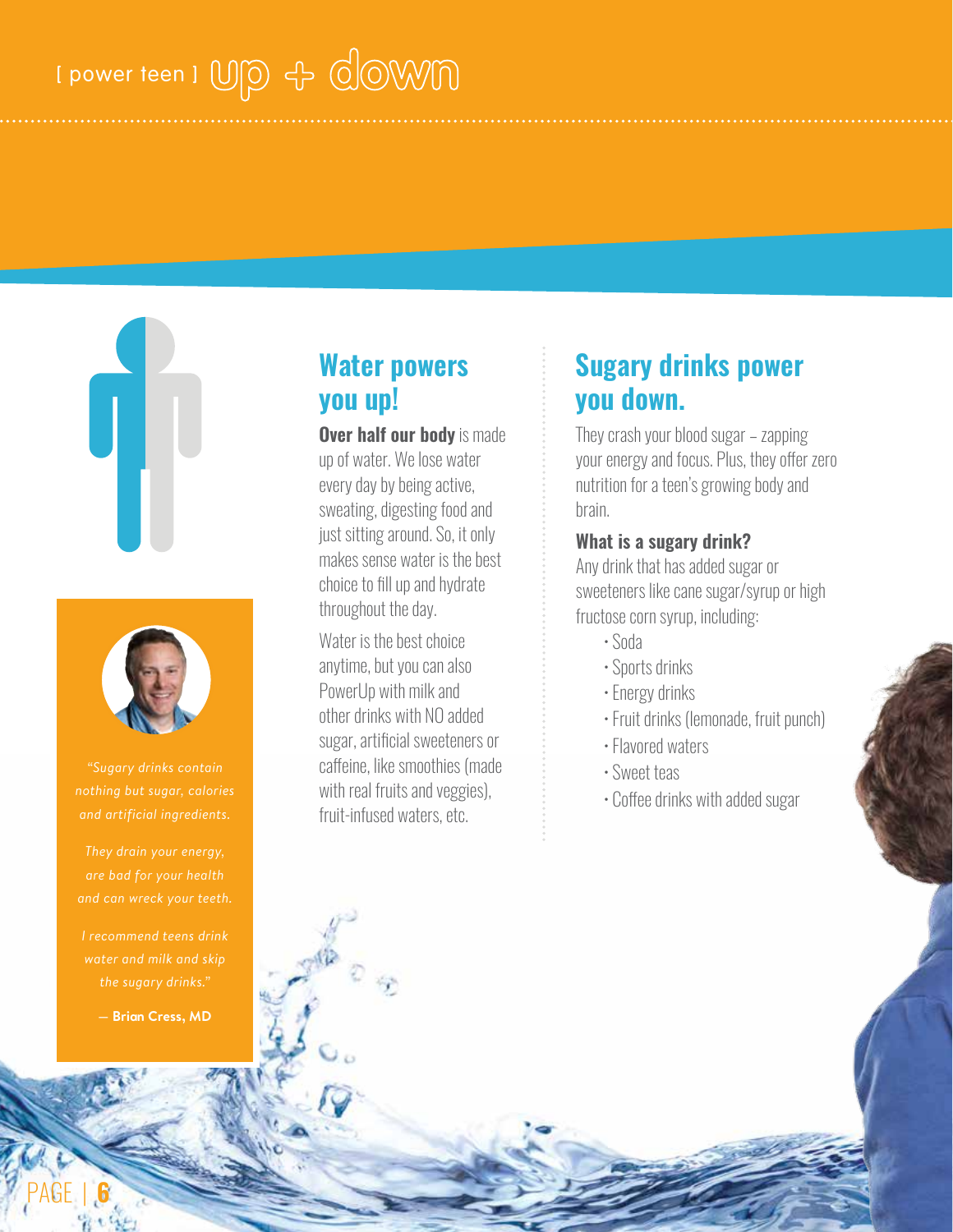

# **How Much Water do You Really Need?**



**Did you know** when your body is dehydrated even just a little bit, it can cause you to feel tired, affect your concentration and decision-making skills? Plus it negatively affects your energy level and performance while being active.

## **How much water do you need?**

Teens need about 8 cups of water a day. More active? Shoot for 11 cups a day.

# **What about sports drinks?**

## **How do they fit into my day? Or DO they?**

It's always best to choose water to hydrate if exercising for one hour or less. A sports drink may be used to replace fluid and electrolytes lost through sweat when doing strenuous activity for over an hour or in really hot weather.

## **What's the best sports recovery drink?**

Chocolate milk is recommended as one of the best sports recovery drinks after vigorous exercise or training.

**Why?** Because it has the right balance of carbohydrates, electrolytes and has protein, too!

# **Skip the energy drinks!**

Most have **4 TIMES MORE CAFFEINE** than what's recommended for teens!

How much caffeine is recommended for teens? **100 mg or less a day**

## **Energy Drinks:**

- Raise heart rate and blood pressure
- 
- Can be dehydrating
- Can be dangerous!

## **Questions about Sports Nutrition?**

Print a **PowerUp** Sports Nutrition Playbook for teens at powerup4kids.org.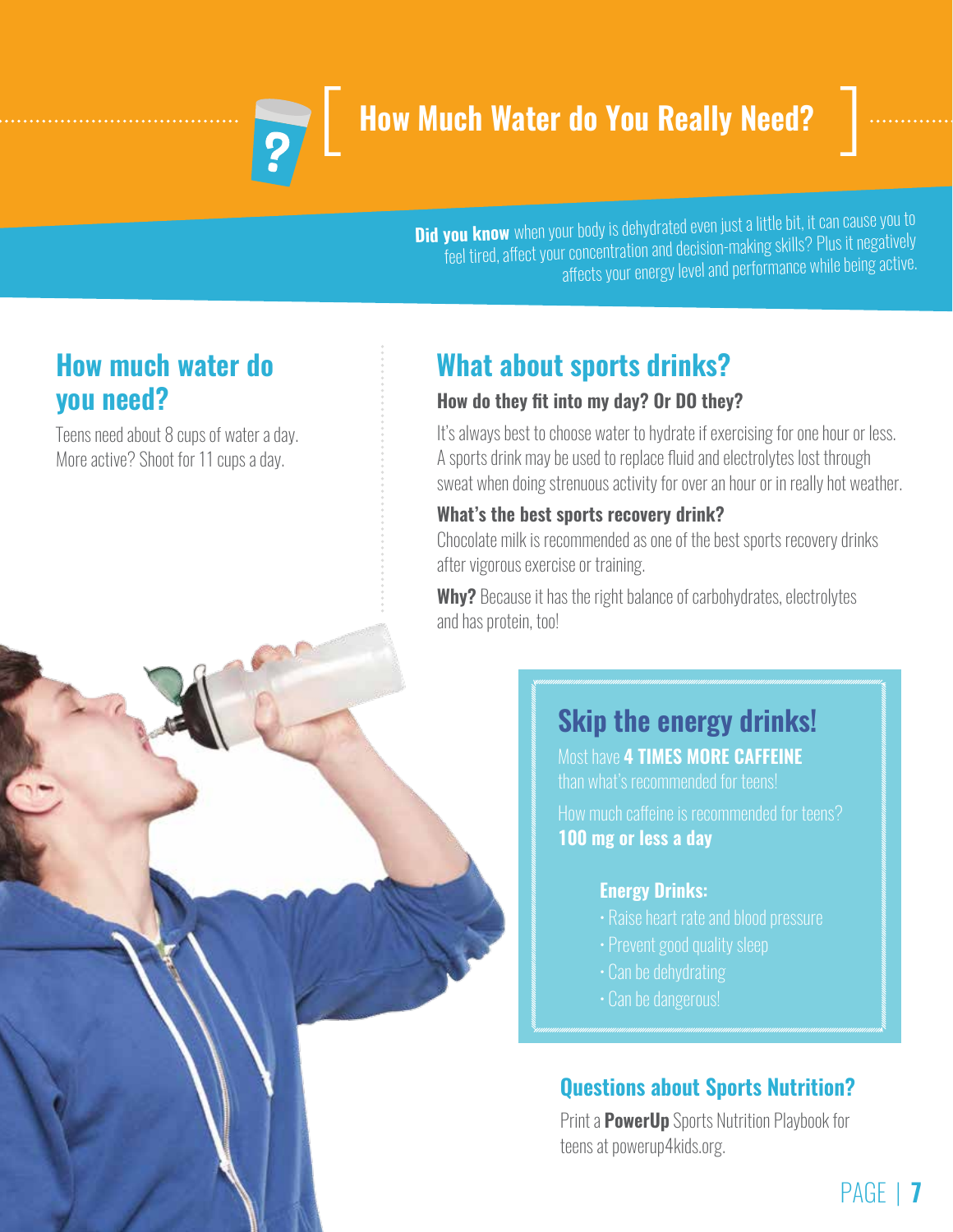# I power teen I STOLY OCTIVE

# **How to PowerUp with Physical Activity!** Try for 1 HOUR every day!

**Why 1 hour?** It boosts your energy, helps to increase speed, strength and endurance, keeps your body and mind healthy, happy and feeling just plain awesome!

| <b>Type of physical activity</b> | <b>Examples</b>                                                                                                                |
|----------------------------------|--------------------------------------------------------------------------------------------------------------------------------|
| Moderate-intensity aerobic       | Baseball, yard work, hiking,<br>brisk walking<br>(For fun use a pedometer to track your steps!<br>Try for 10,000 steps a day.) |
| Vigorous-intensity aerobic       | Jumping rope, bike riding, soccer,<br>basketball, dancing, skiing, hockey                                                      |
| Muscle-strengthening             | Exercises with hand-held weights,<br>push-ups, pull-ups, climbing wall                                                         |
| Bone-strengthening               | Jumping rope, running, sports like<br>gymnastics, basketball                                                                   |
| Flexibility                      | Stretching, Pilates, yoga, ballet, karate                                                                                      |



**Turn less screen time, into more sleep time!**

Get your zzzz's! Teens need 9 to 11 hours of sleep a day.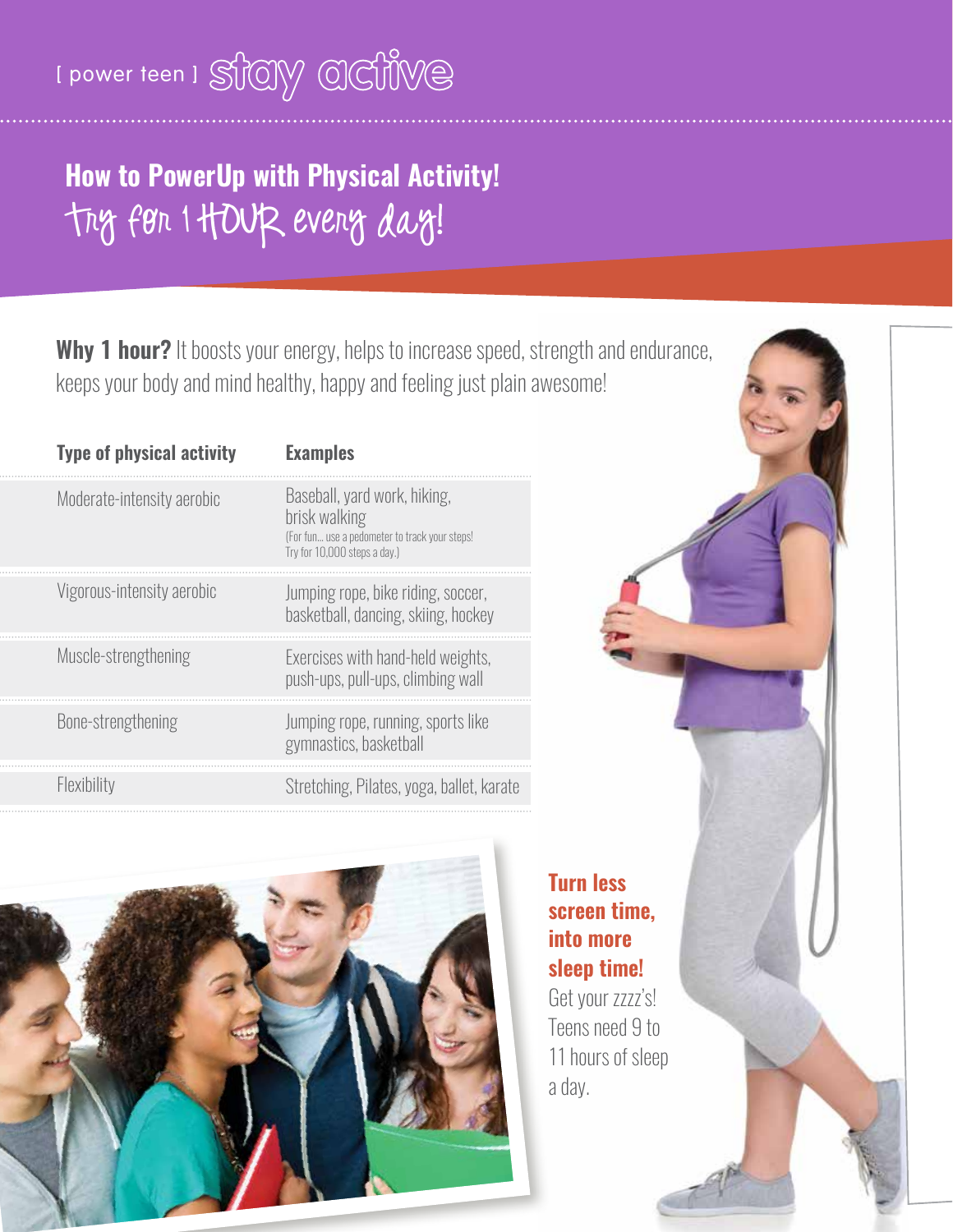[ Fuel up on the run! ]



#### Kitchen Gear

Measuring cup Medium-sized bowl 7 snack-size zipper-lock bags

#### **Ingredients**

1/2 cup roasted, lightly salted whole almonds (or whatever nuts you like best)

1/2 cup raisins or dried currants

1/4 cup dried cranberries or chopped dried apricots (or whatever dried fruit you like best)

1/4 cup corn or wheat squares cereal (or toasted corn snacks or pretzels)

1/4 cup toasted green pumpkin seeds (these are also called pepitas)

#### **Instructions**

Wash your hands with soap and water, then gather all your kitchen gear and ingredients and put them on a clean counter.

Put all the ingredients in the bowl and, using your clean hands, toss until well mixed.

Put 1/4 cup of the mixture in each bag and keep at room temperature up to 1 week.





- **1.** Gently place eggs in a large saucepan.
- **2.** Cover with cold water by one inch.
- **3.** Slowly bring water to a boil over medium heat. When the water has reached a boil, cover and remove from heat. Let sit 12 minutes.
- **4.** Place eggs in a colander and run under cold water to stop the cooking.
- **5.** Peel and serve immediately or refrigerate for later.

**cook the perfect hard boiled egg**

## Power parfait







berries plain or

vanilla yogurt

sprinkle of cereal or nuts





avocado hard-boiled



egg



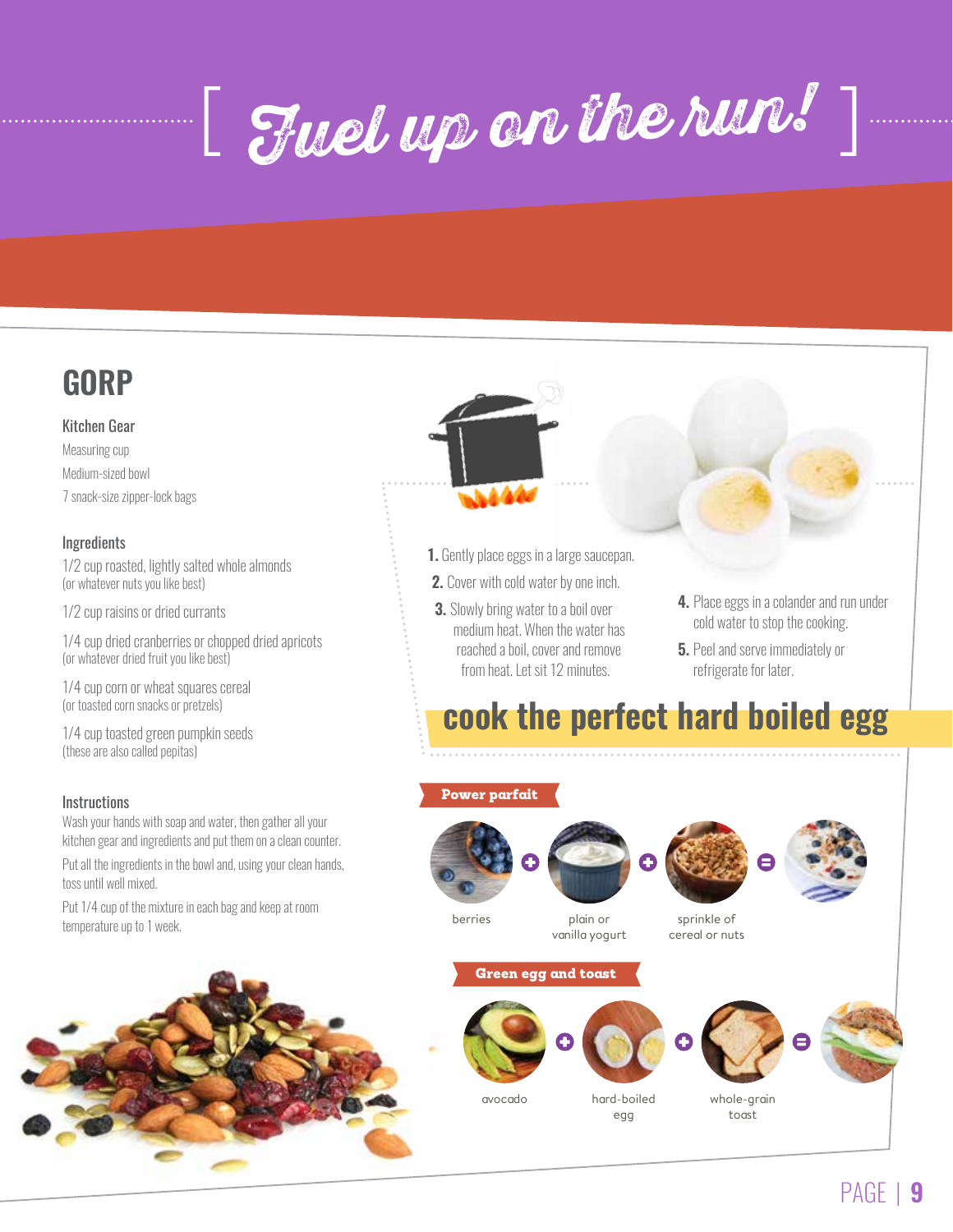# [ power teen ] [ ( ecopy pess







# Green Pineapple Smoothie

Get a boost of nutrients in this power-packed smoothie!

#### Ingredients

- 1 cup pineapple, diced (frozen, fresh or canned in 100% juice)
- 1/2 cup pineapple juice
- 1 banana
- 1 cup kale or spinac<sup>h</sup>
- 1 cup unsweetened almond milk or plain milk
- 1/2 cube ice cubes (skip if using frozen fruit)

#### **Instructions**

Put all ingredients in a blender and blend until smooth.

# **A good source of** A good source of

Serves 4-6

Serves 2

A good source of vitamins A and C, and calcium

Try these tasty chips, instead of potato chips. No one can eat just one.

#### **Ingredients**

1 bunch of kale (or about 4 cups) 1 tablespoon olive oil Salt and pepper, lightly sprinkle or to taste

## **Instructions**

Preheat oven to 250 degrees F. Line a baking sheet with parchment paper. Wash and dry kale. Chop kale and lightly mist or drissle with olive oil. Salt and pepper lightly or to taste. Sprinkle with cheese (optional). Bake at 250 degrees until dry.

PAGE | **10**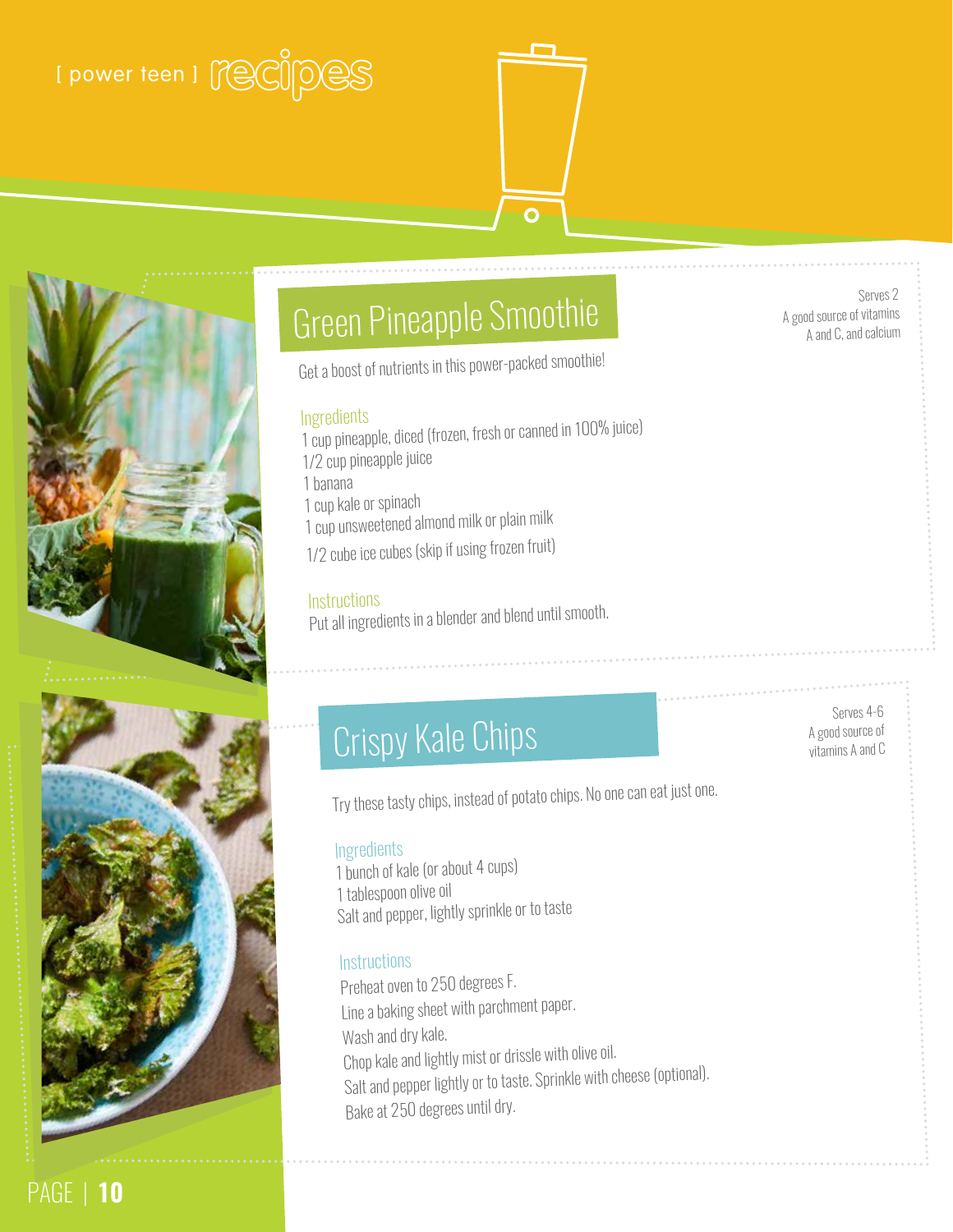fruity H fruity H22 O